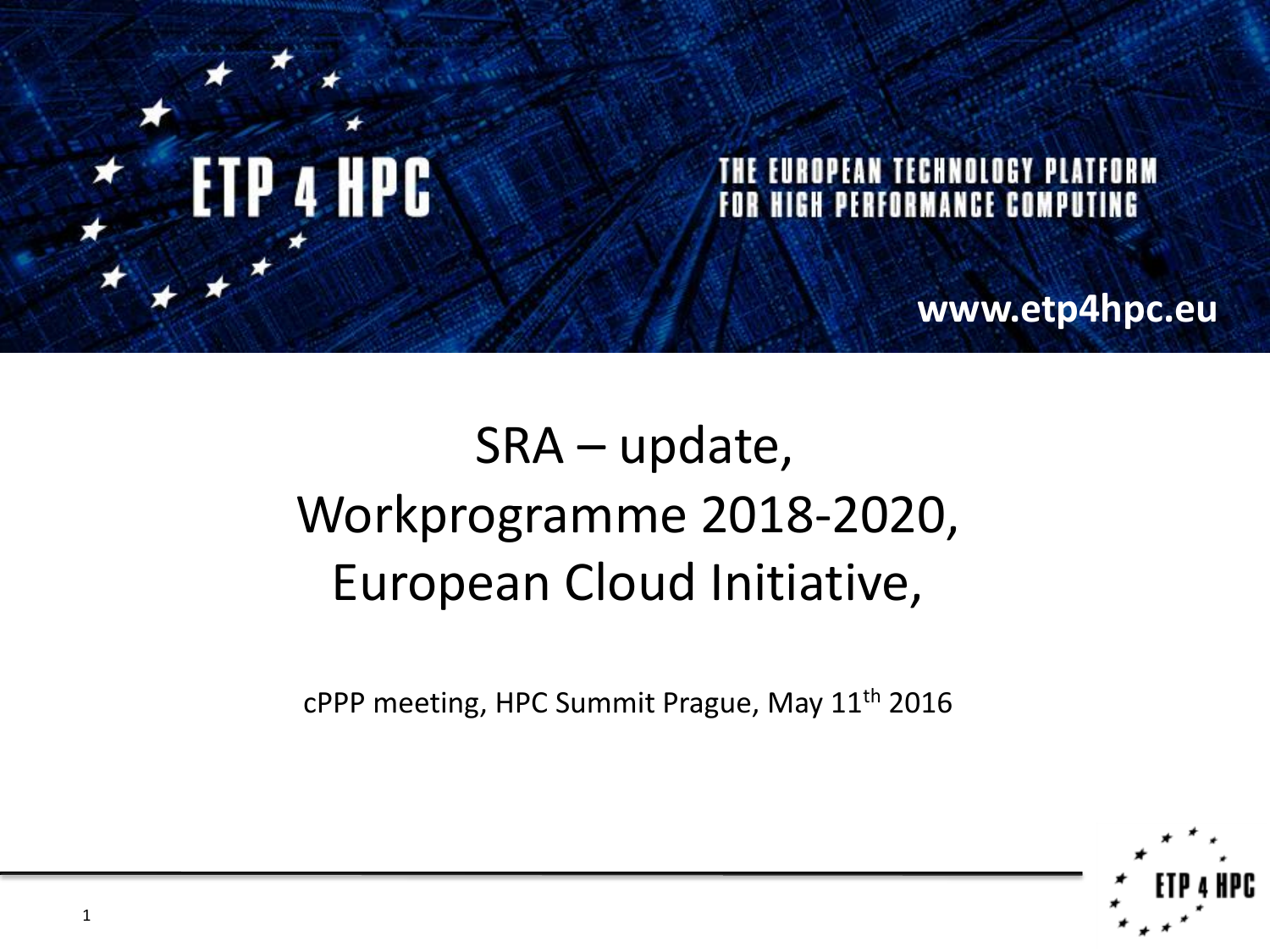

## **EUROPEAN TECHNOLOGY PLATFORM FOR HIGH PERFORMANCE COMPUTING**

# **Strategic Research Agenda SRA**

## a multi-annual roadmap towards Exascale High-Performance Computing Capabilities

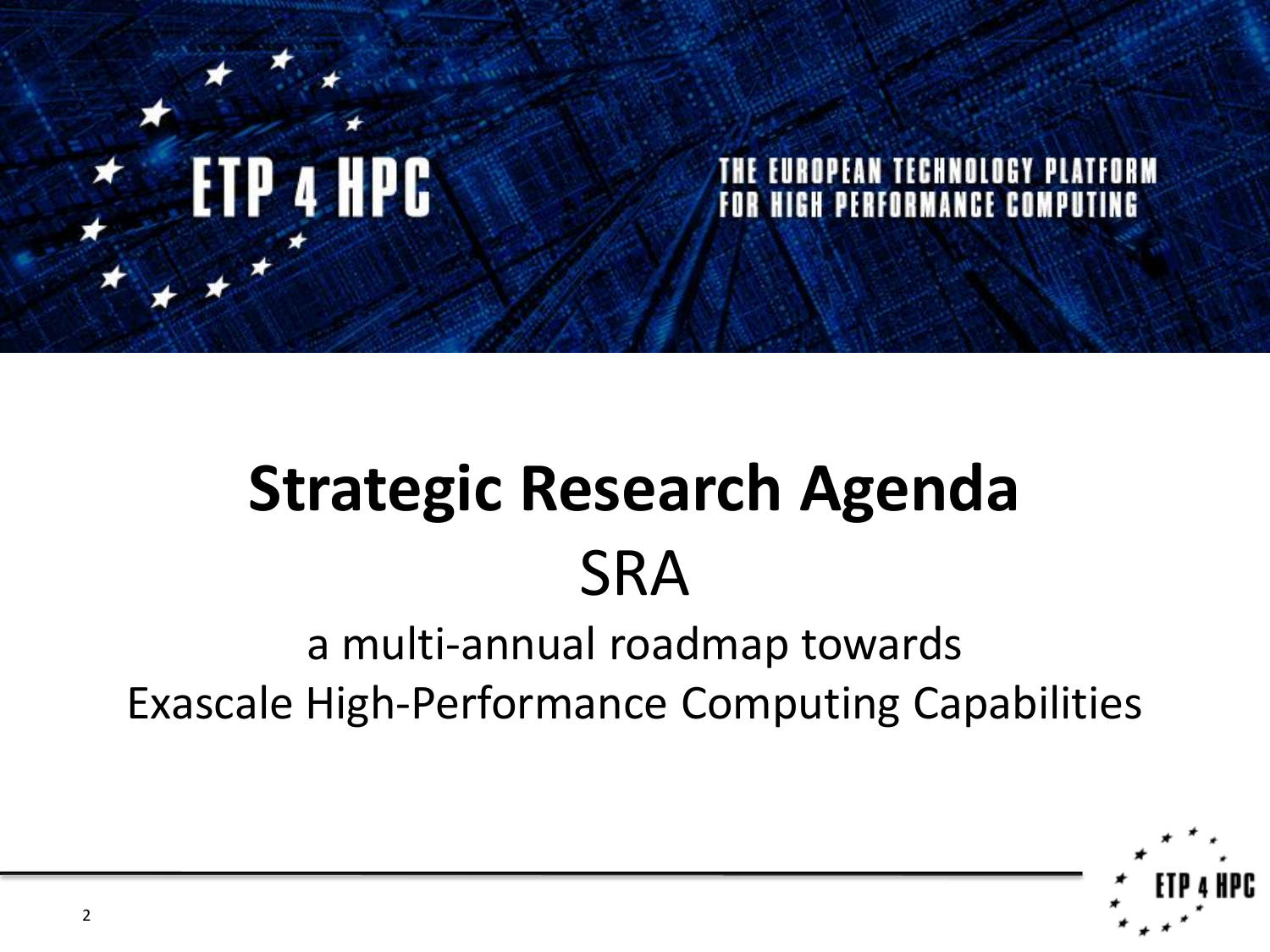## Horizon 2020 WPs and SRAs

## **HPC - HORIZON 2020 ROADMAP**



IPC.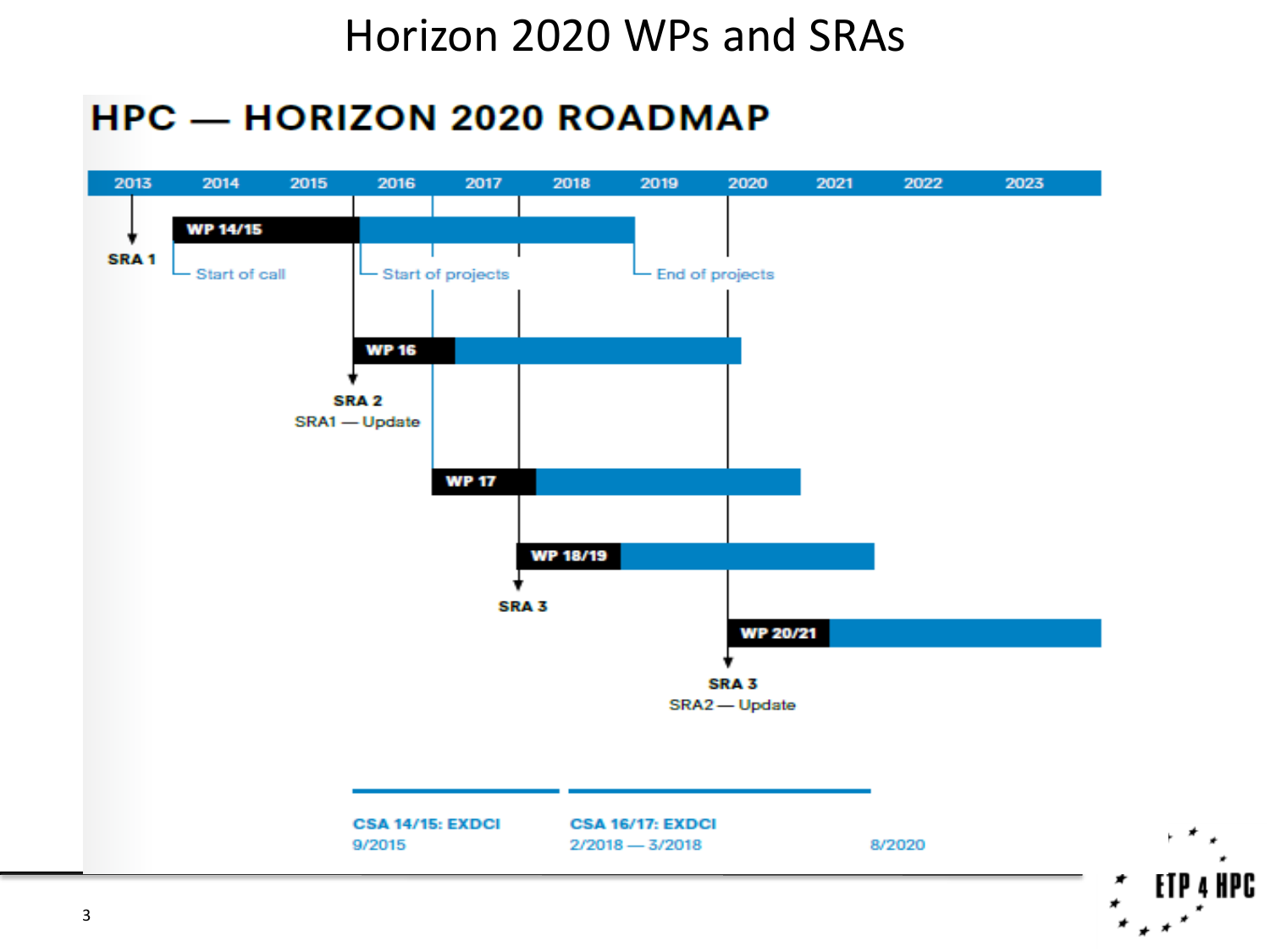# **Priorities**

- There is a demand for R&D and innovation in both extreme performance systems and mid-range HPC systems
	- Scientific domain and some industrial users want extreme scale
	- ISVs and part of the industry expect more usability and affordability of midrange system
- The ETP4HPC HPC technology providers are also convinced that to build a sustainable ecosystem,
	- their R&D investments should target not only the exascale objective (too narrow a market)
	- an approach that aims at developing technologies capable of serving both the extreme-scale requirements and mid-market needs can be successful in strengthening Europe's position.

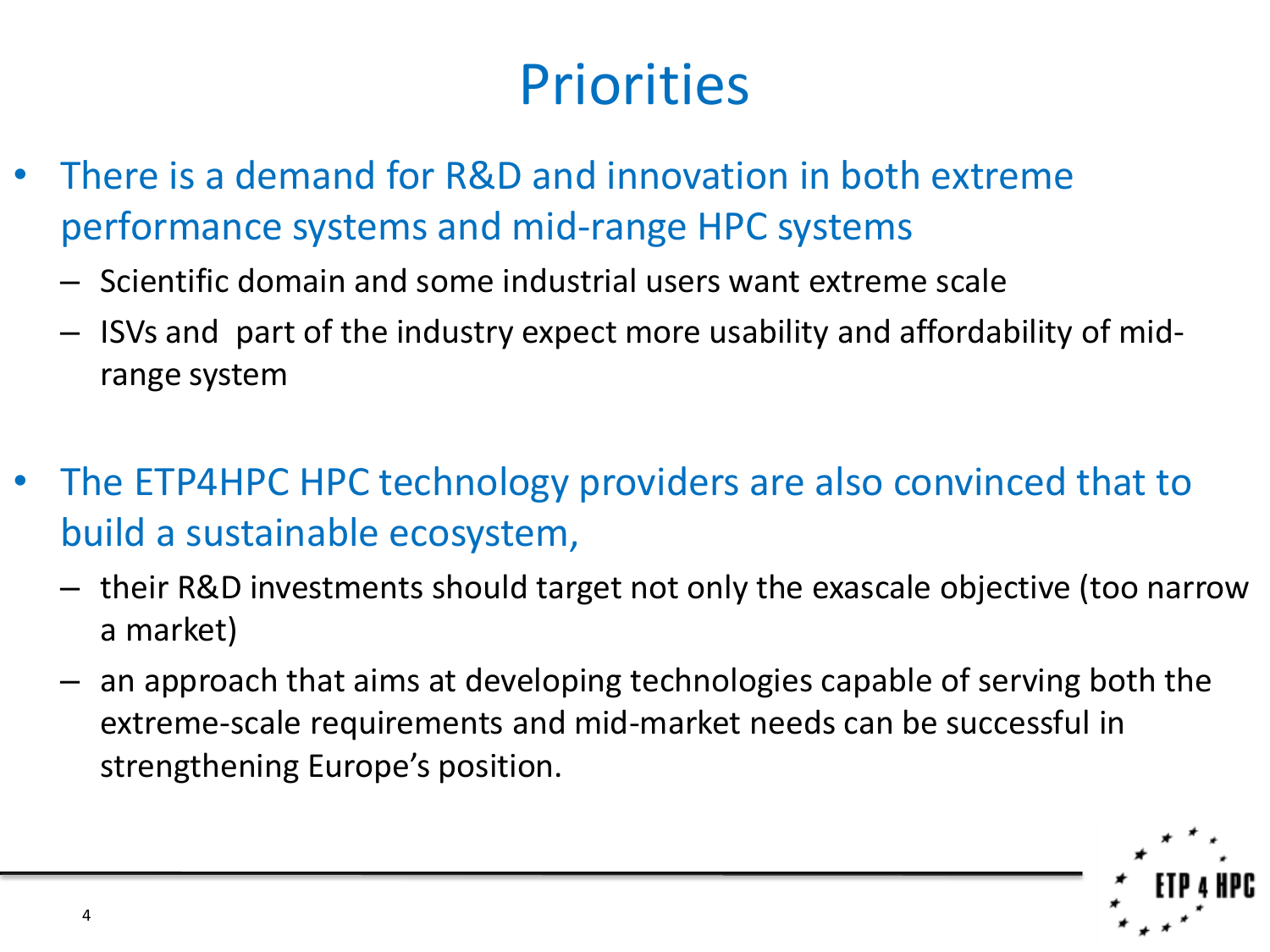# 4 dimensions of the SRA



HPC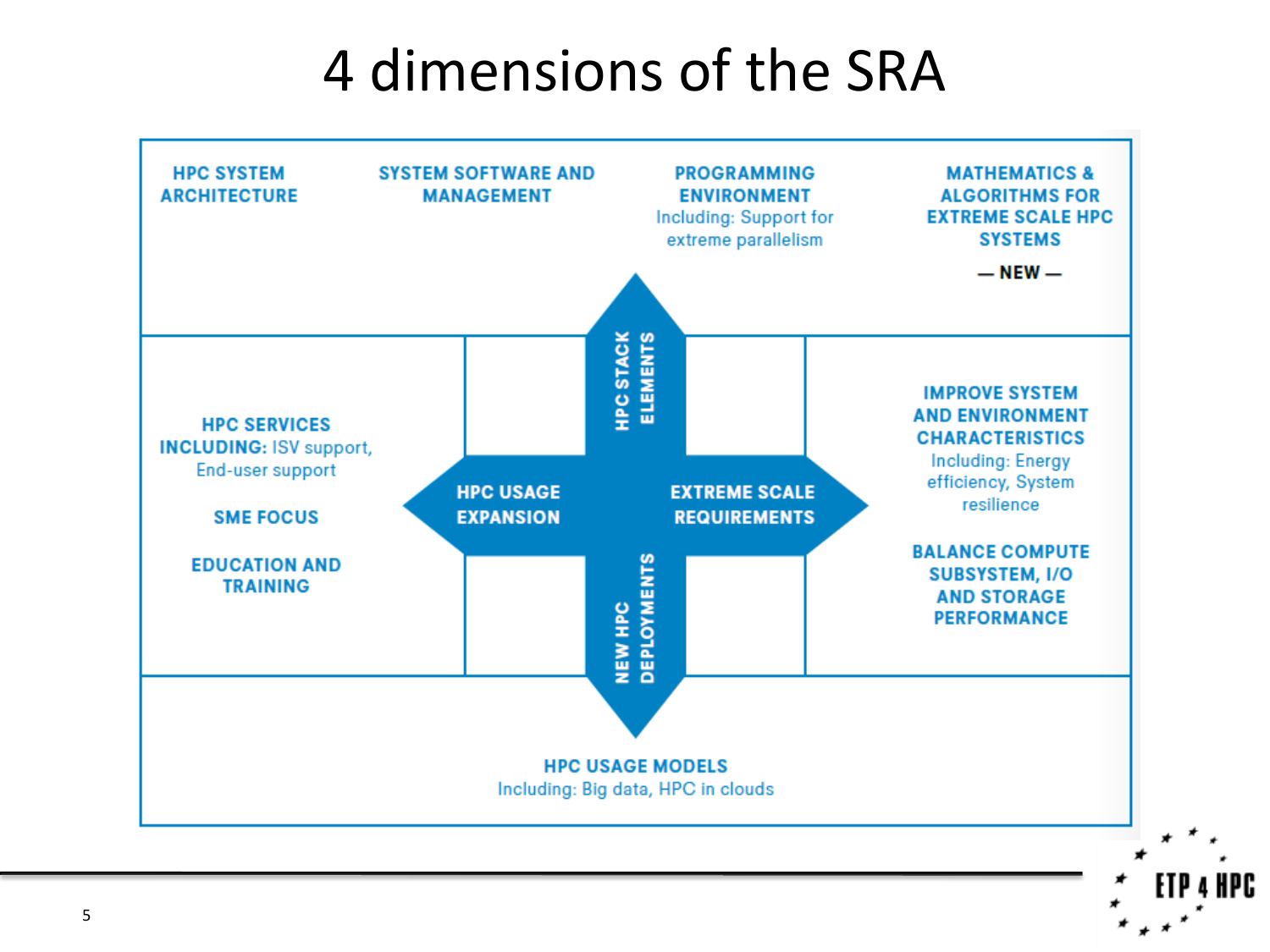# Transversal issues to be addressed

- Three technical topics:
	- Security in HPC infrastructures to support increasing deployment of HPDA
	- Resource virtualisation to increase flexibility and robustness
	- HPC in clouds to facilitate ease of access
- Two key element for HPC expansion
	- Usability at growing scale and complexity
	- Affordability (focus on TCO)

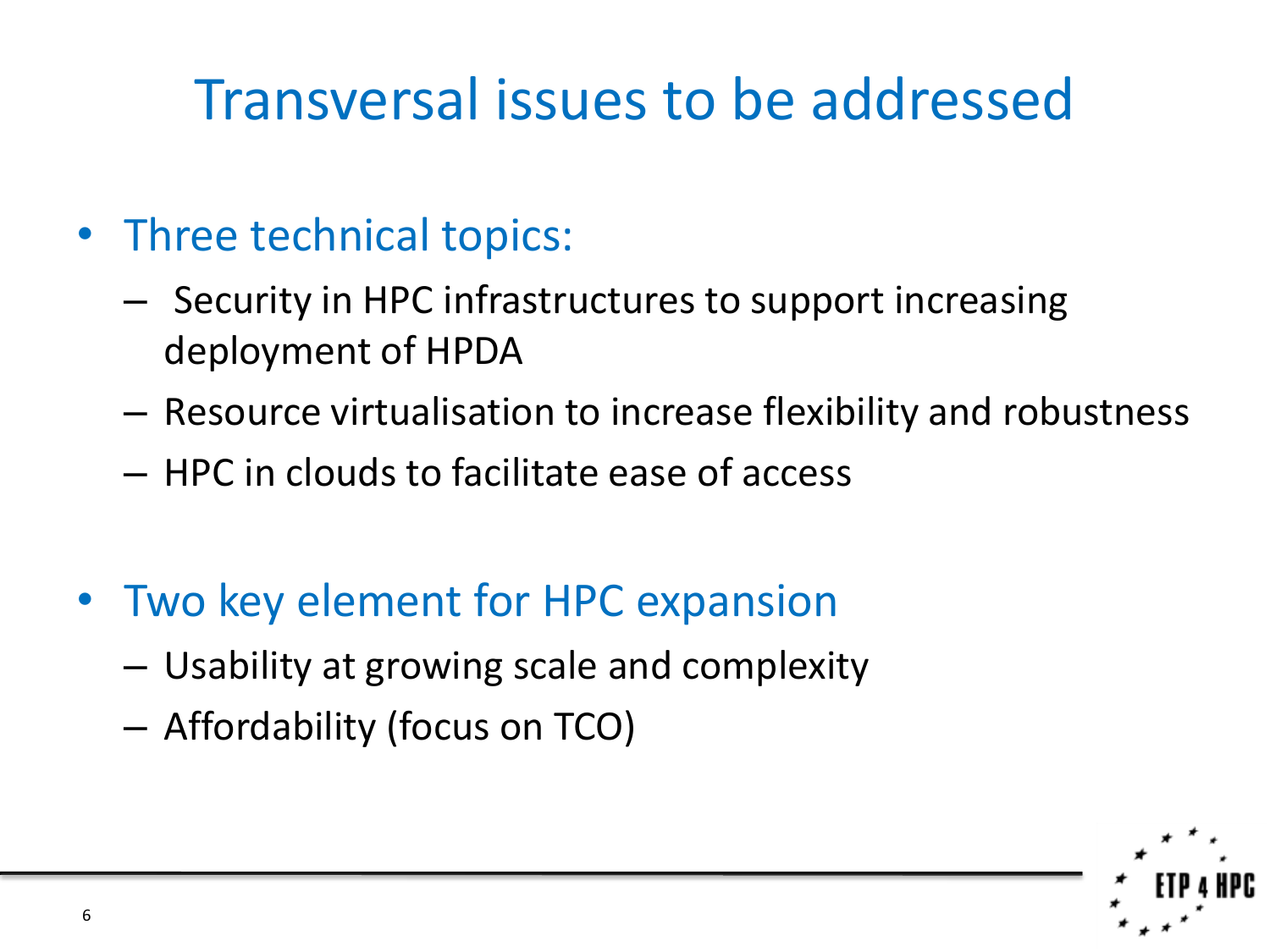# How was the SRA been built?

## 8 Workgroups covering the 8 technical focus areas:

### **SRA 2015 technical focus areas**

- HPC System Architecture and Components
- Energy and Resiliency
- Programming Environment
- System Software and Management
- Big Data and HPC usage Models
- Balance Compute, I/O and Storage Performance
- Mathematics and algorithms for extreme scale HPC systems
- Extreme scale demonstrators
- 48 ETP4HPC member orgs/companies involved in these workgroups
- Members named 170 individual experts to contribute, 20-30 per working group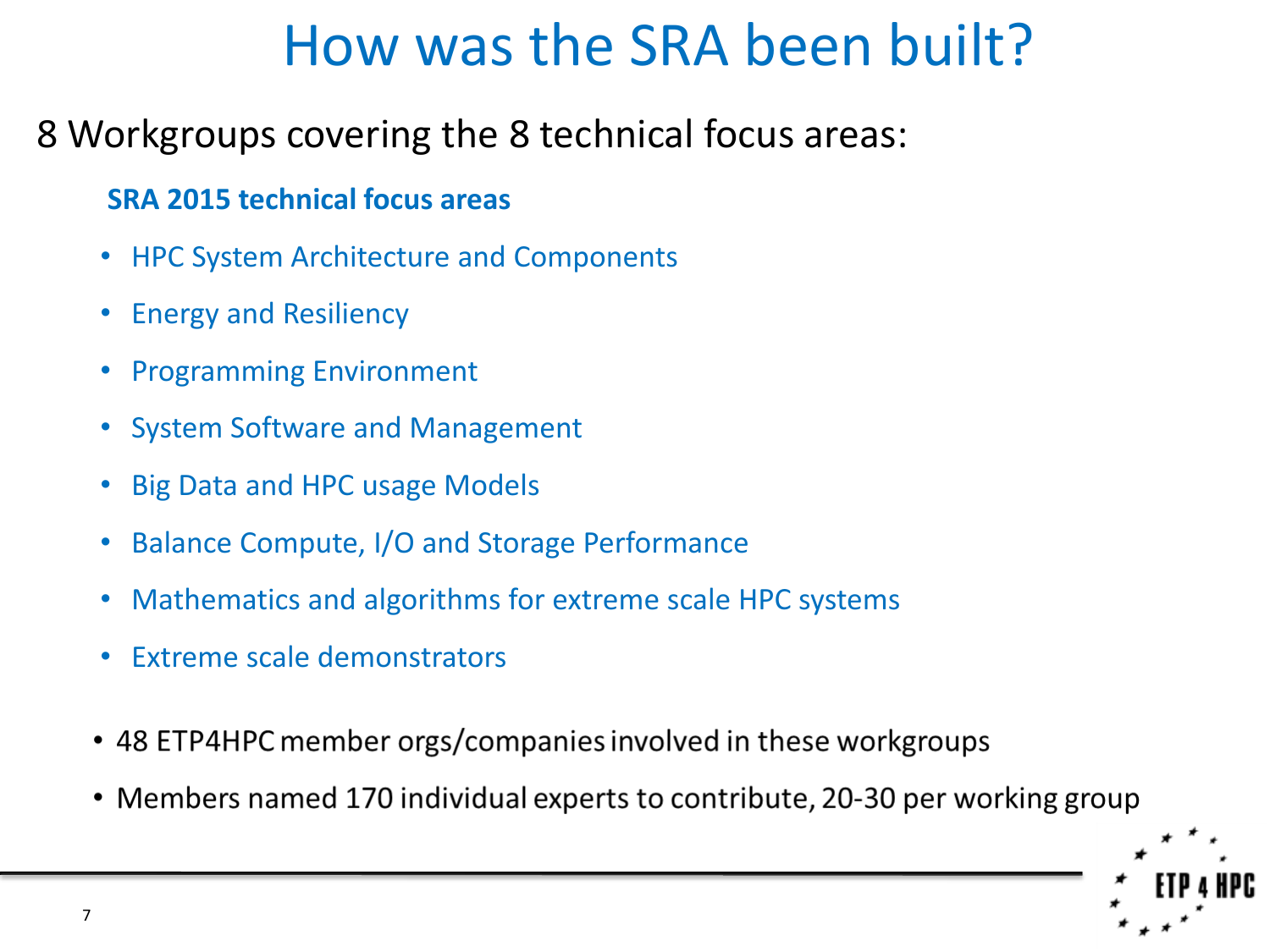# Other interactions

- Feedback sessions with end-users and ISVs at Teratec Forum
	- 20 end-users outline their deployment of HPC, future plans and technical recommendations
	- Very diverse set of priorities (performance &scale, robustness, ease of access, new workflows etc.)
	- No 'One size fits all' approach possible
- Technical session with Big Data Value Association (BDVA) to understand architectural influences of HPDA
	- Technical dialogue started, much more to be done over next 1-2 years
	- BDVA has issued an update to their SRIA in Jan 2016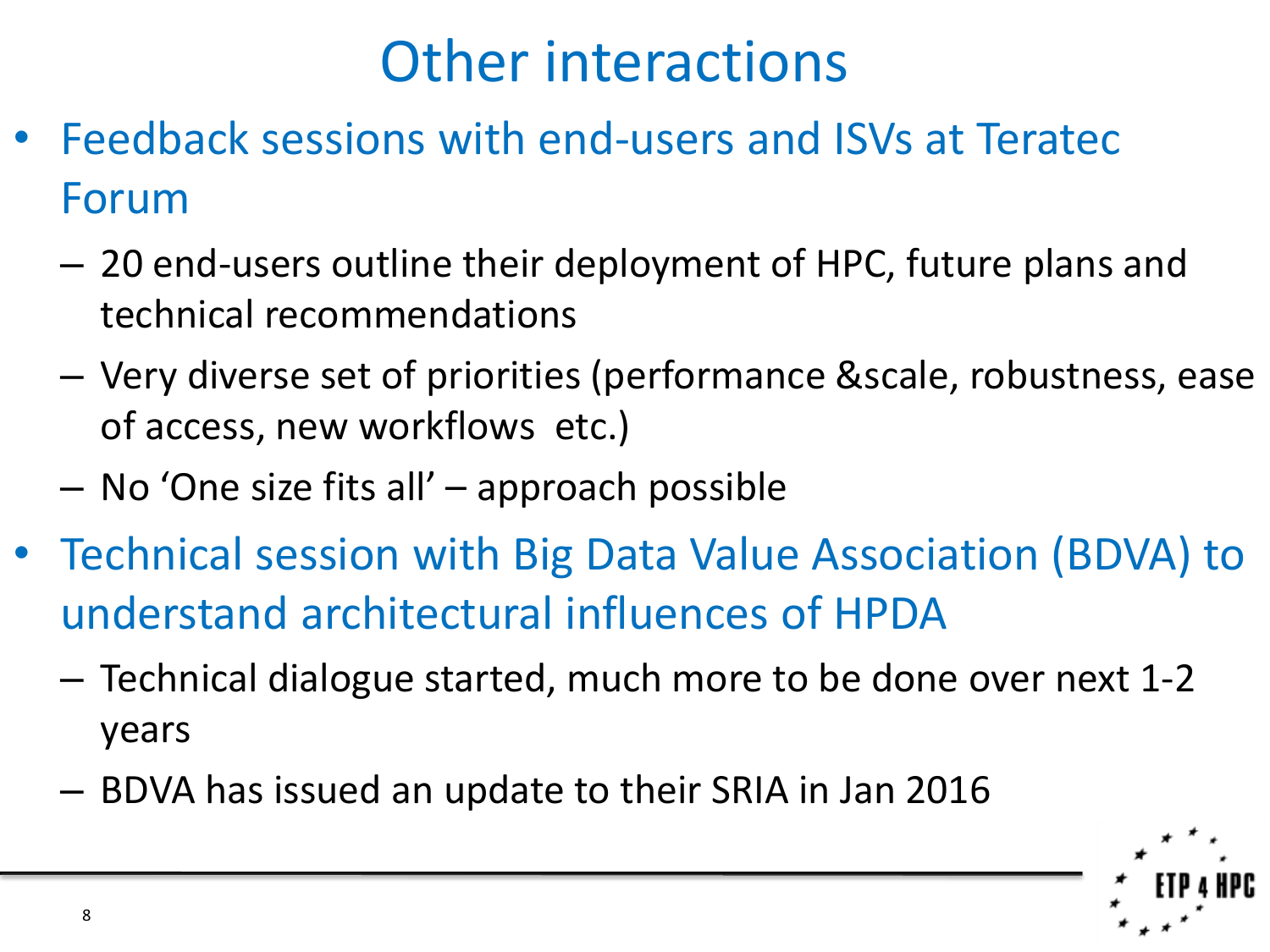

### TECHNOLOGY PLATFORM EA NI FOR HIGH PERFORMANCE COMPUTING

# The technical domains and the ESD proposal

Trends and recommended research topics – a few examples

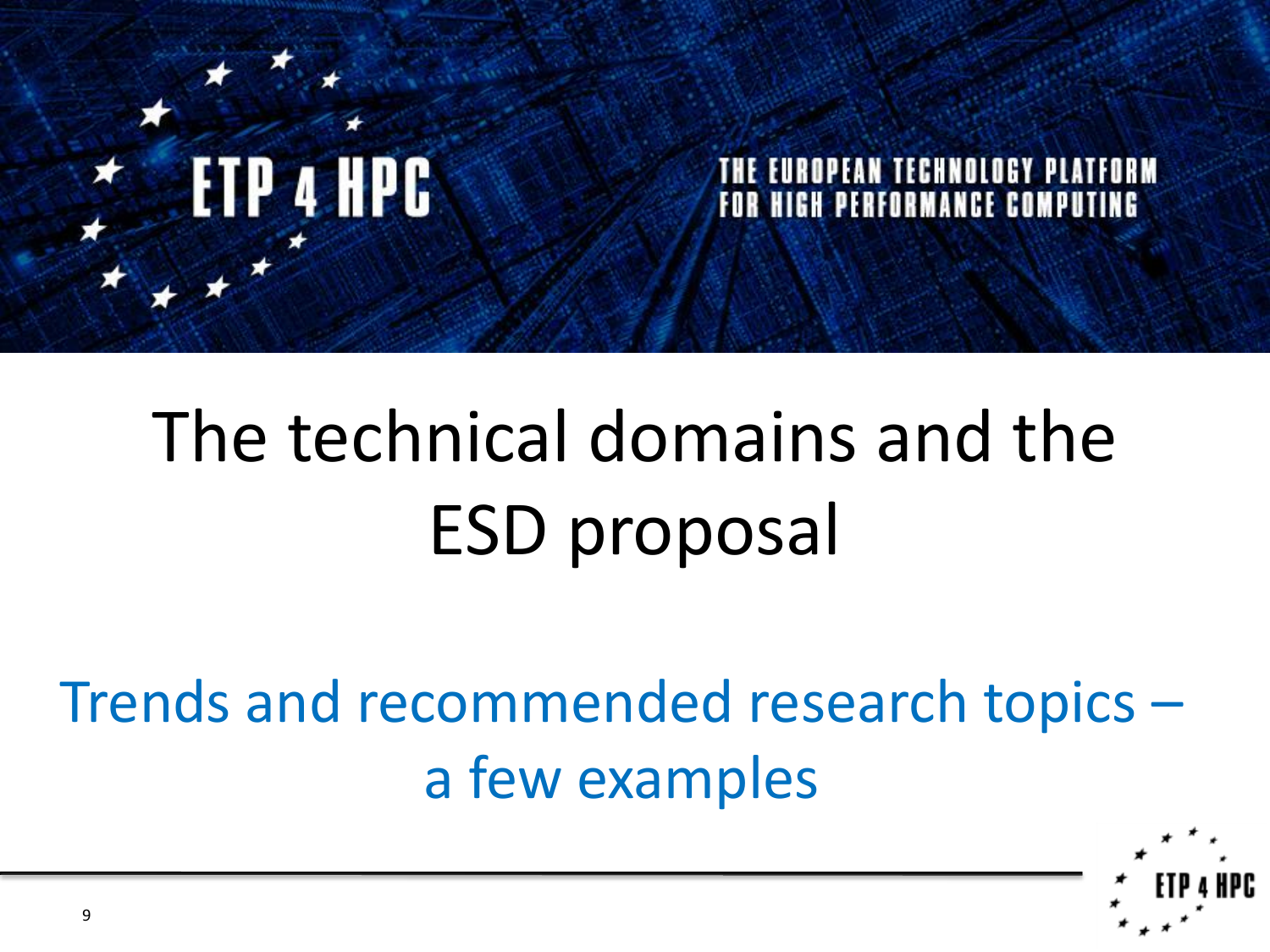## HPC System Architecture, Storage and I/O, Energy and Resiliency

## Major trends - a subset:

- Increased use of accelerators (e.g. GPUs, many core CPUs) in heterogeneous system architectures
- Compute node architectures efficiently integrate accelerators, CPUs with high bandwidth memory
- Non volatile memory types open up new interesting memory and caching hierarchy designs
- System networks to significantly scale up and cut latencies, introducing virtualisation mechanisms
- Storage subsystems to become more 'intelligent' to better balance compute and I/O
- Increased activities in object storage technologies with major architectural revamp in the next years
- Focus on architectural changes to improve energy efficiency and reduce data movement

## • Research topics to be addressed (examples)

- Compute node deep integration with embedded fast memory and memory coherent interfaces
- Silicon photonics and photonic switching in HPC system networks
- Global energy efficiency increases with targets of 60kW/PFlops in 2018 and 35 kW in 2020
- Active storage technologies to enable 'in situ' and 'on the fly' data processing
- Research in methods to manage 'energy to solution'
- Prediction of failures and fault prediction algorithms

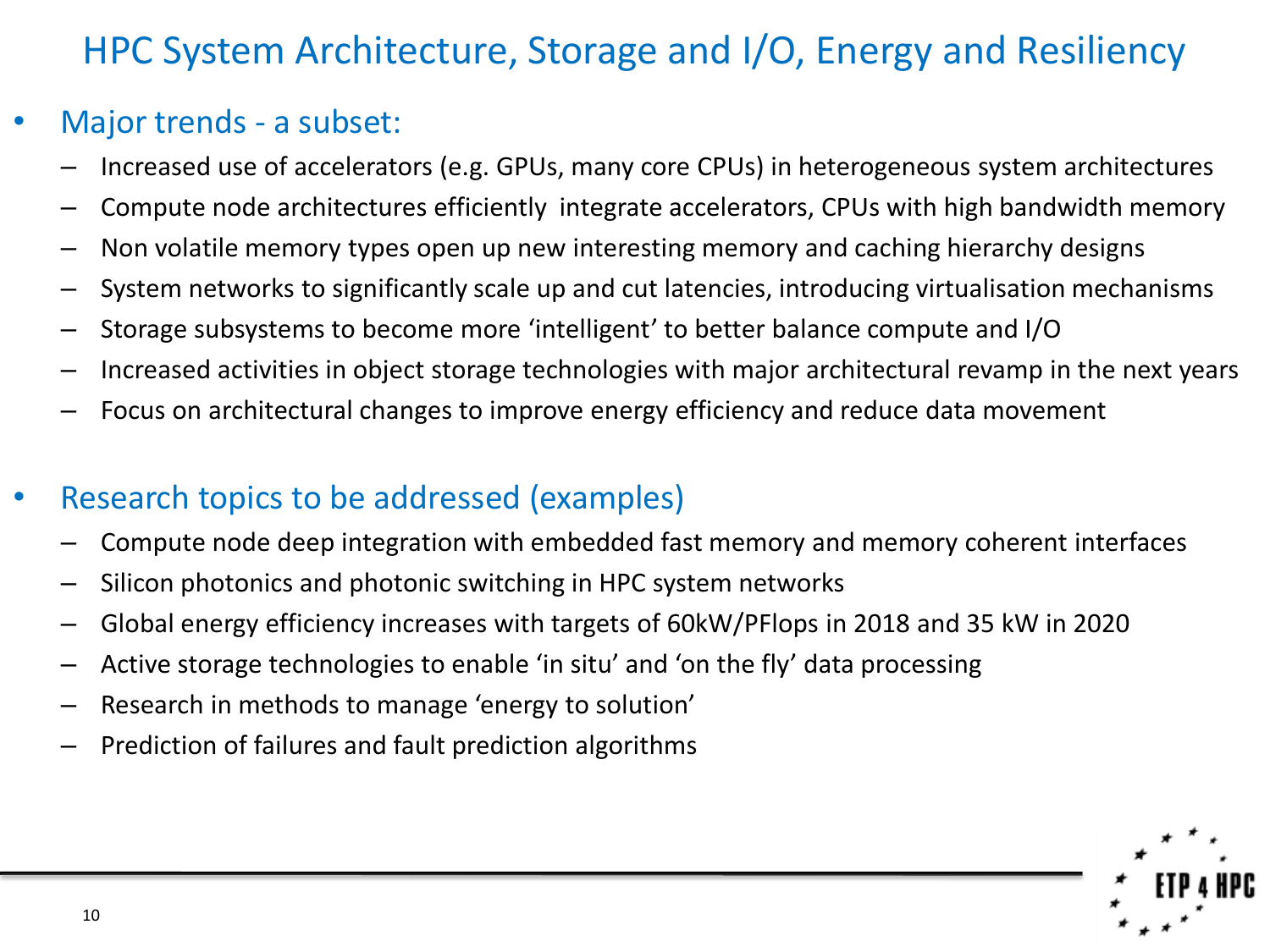## HPC System Architecture, Storage and I/O: milestones

| M-ARCH-1: New HPC processing units enable<br>wide-range of HPC applications.                                | 2018      |  |  |
|-------------------------------------------------------------------------------------------------------------|-----------|--|--|
| M-ARCH-2: Faster memory integrated with HPC<br>processors.                                                  | 2018      |  |  |
| M-ARCH-3: New compute nodes and storage<br>architecture use NVRAM.                                          | 2017      |  |  |
| M-ARCH-4: Faster network components with 2x<br>signalling rate (rel. to 2015) and lower latency available.  | 2018      |  |  |
| M-ARCH-5: HPC networks efficiency improved.                                                                 | 2018      |  |  |
| M-ARCH-6: New programming languages support in<br>place.                                                    | 2018      |  |  |
| M-ARCH-7: Exascale system energy efficiency goals<br>(35kW/PFlops in 2020 or 20 kW/Pflops in 2023) reached. | 2020-2023 |  |  |
| M-ARCH-8: Virtualisation at all levels of HPC systems.                                                      | 2018      |  |  |
| M-ARCH-10: New components / disruptive architectures<br>for HPC available.                                  | 2019      |  |  |

| M-BIO-1: Tightly coupled Storage Class Memory IO<br>systems demo.                     |      |  |  |  |  |  |  |
|---------------------------------------------------------------------------------------|------|--|--|--|--|--|--|
| M-BIO-2: Common I/O system simulation framework established.                          | 2017 |  |  |  |  |  |  |
| M-BIO-3: Multi-tiered heterogeneous storage system demo.                              | 2018 |  |  |  |  |  |  |
| M-BIO-4: Advanced IO API released: optimised for multi-tier<br>IO and object storage. | 2018 |  |  |  |  |  |  |
| M-BIO-5: Big Data analytics tools developed for HPC use.                              | 2018 |  |  |  |  |  |  |
| M-BIO-6: 'Active Storage' capability demonstrated.                                    | 2018 |  |  |  |  |  |  |
| M-BIO-7: I/O quality-of-Service capability.                                           | 2019 |  |  |  |  |  |  |
| M-BIO-8: Extreme scale multi-tier data management tools available. 2019               |      |  |  |  |  |  |  |
| M-BIO-9:Meta-Data + Quality of Service exascale file i/o demo.                        | 2020 |  |  |  |  |  |  |
| M-BIO-10: IO system resiliency proven for exascale capable<br>systems.                | 2021 |  |  |  |  |  |  |

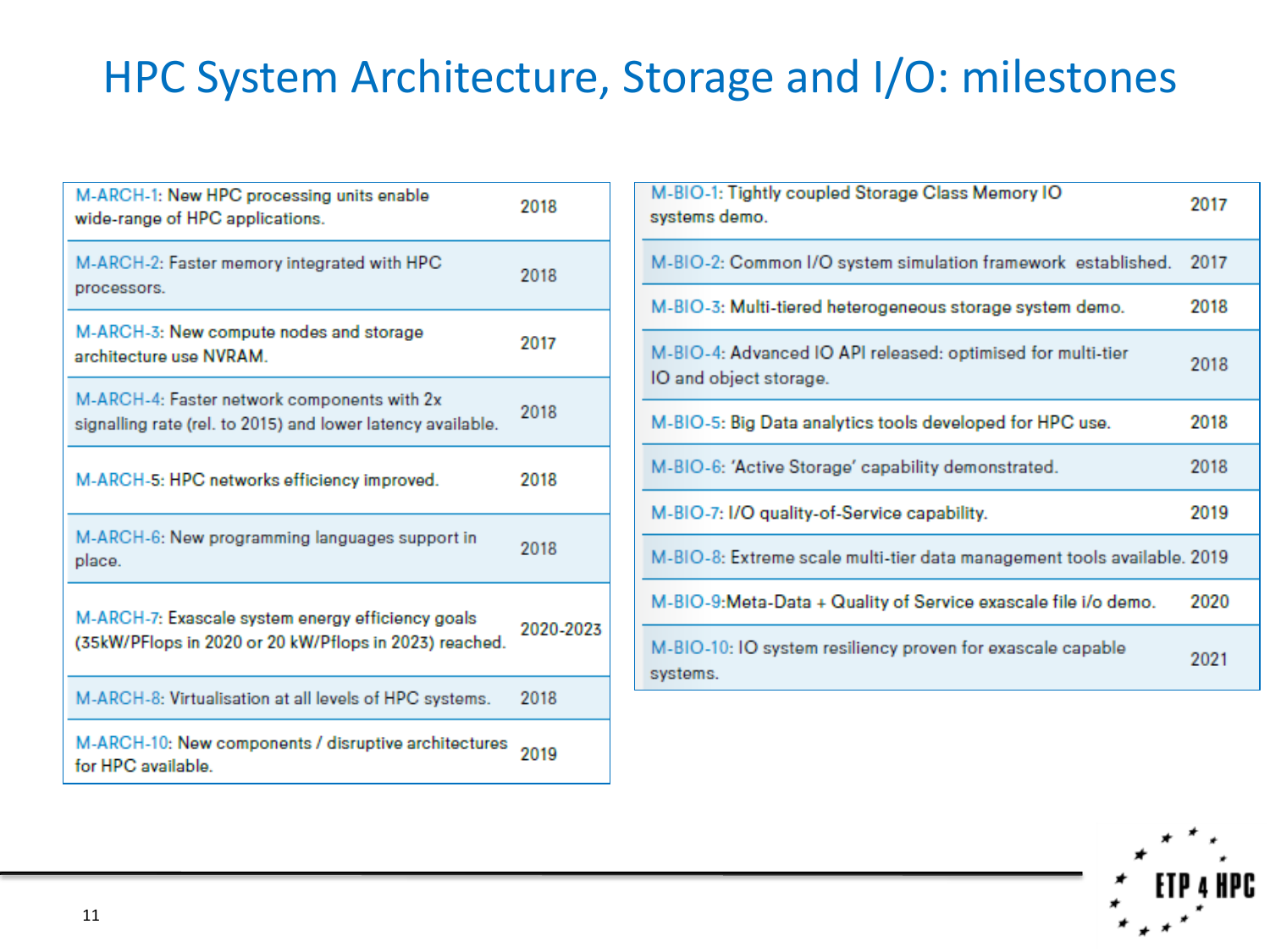## Energy and resiliency: milestones

| M-ENR-MS-1: Quantification of computational<br>advance and energy spent on it.       | 2017 |
|--------------------------------------------------------------------------------------|------|
| M-ENR-MS-2: Methods to steer the energy spent.                                       | 2017 |
| M-ENR-MS-3: Use of idle time to increase efficiency.                                 | 2018 |
| M-ENR-AR-4: New levels of memory hierarchy to<br>increase resiliency of computation. | 2017 |
| M-ENR-FT-5: Collection and Analysis of statistics<br>related to failures.            | 2018 |
| M-ENR-FT-6: Prediction of failures and fault prediction<br>algorithms.               | 2019 |

| M-ENR-FT-10: Application survival on unreliable<br>hardware.                                 | 2019 |
|----------------------------------------------------------------------------------------------|------|
| M-ENR-AR-7: Quantification of savings from trade<br>between energy and accuracy.             | 2018 |
| M-ENR-AR-8: Power efficient numerical libraries.                                             | 2019 |
| M-ENR-MS-9: Demonstration of a sizable HPC<br>installation with explicit efficiency targets. | 2019 |

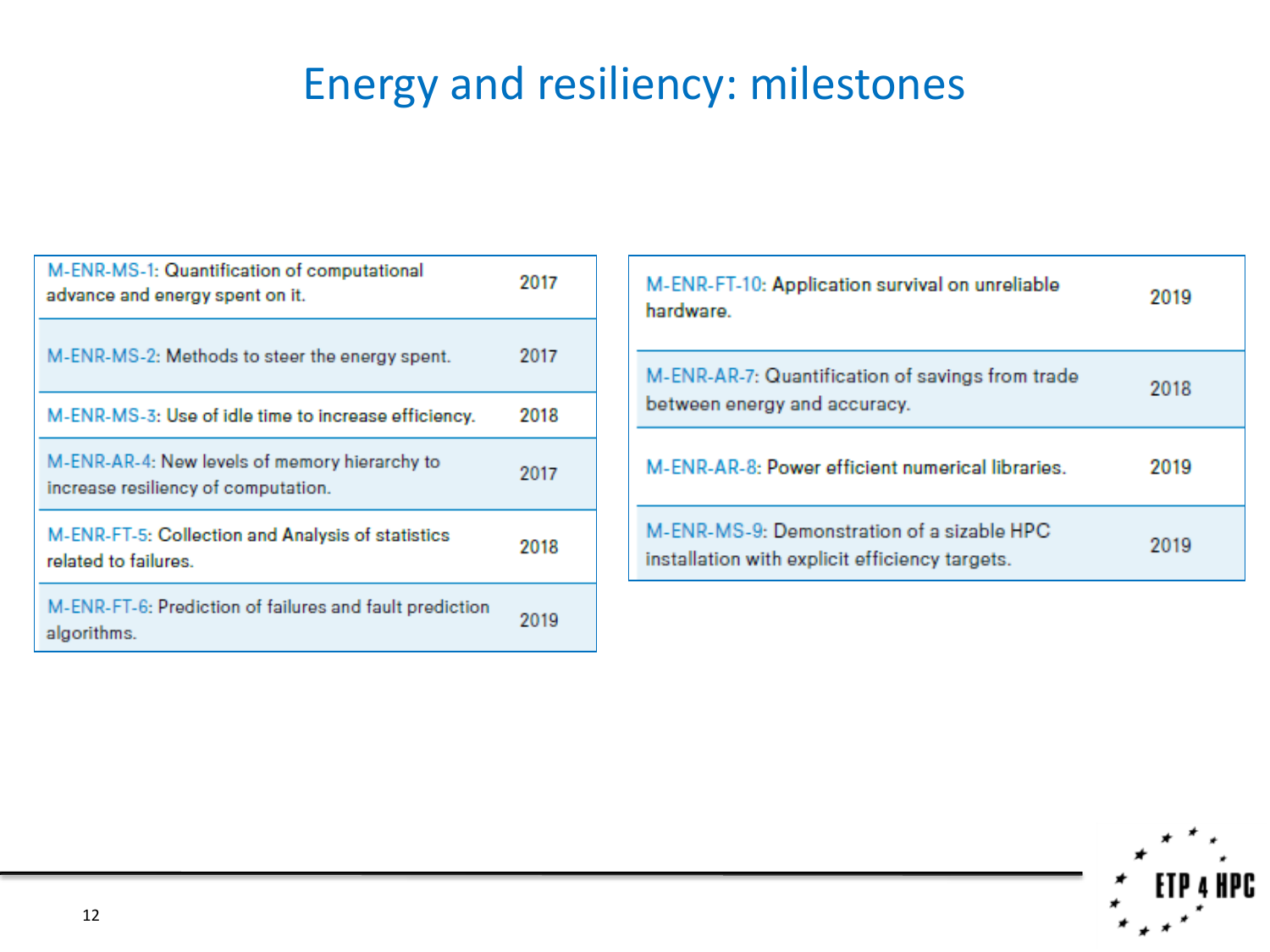# Extreme-Scale Demonstrators

## **Characteristics**

- Complete prototype HPC systems
- high enough TRL to support stable production
- using technologies developed in the previous projects
- based on application system co-design approach
- large enough to address scalability issues (at least 5% of top performance systems at that time)

# • Two project phases:

- phase A : development, integration (of results from R&D projects) and testing
- phase B : deployment and use, code optimisation, assessment of the new technologies

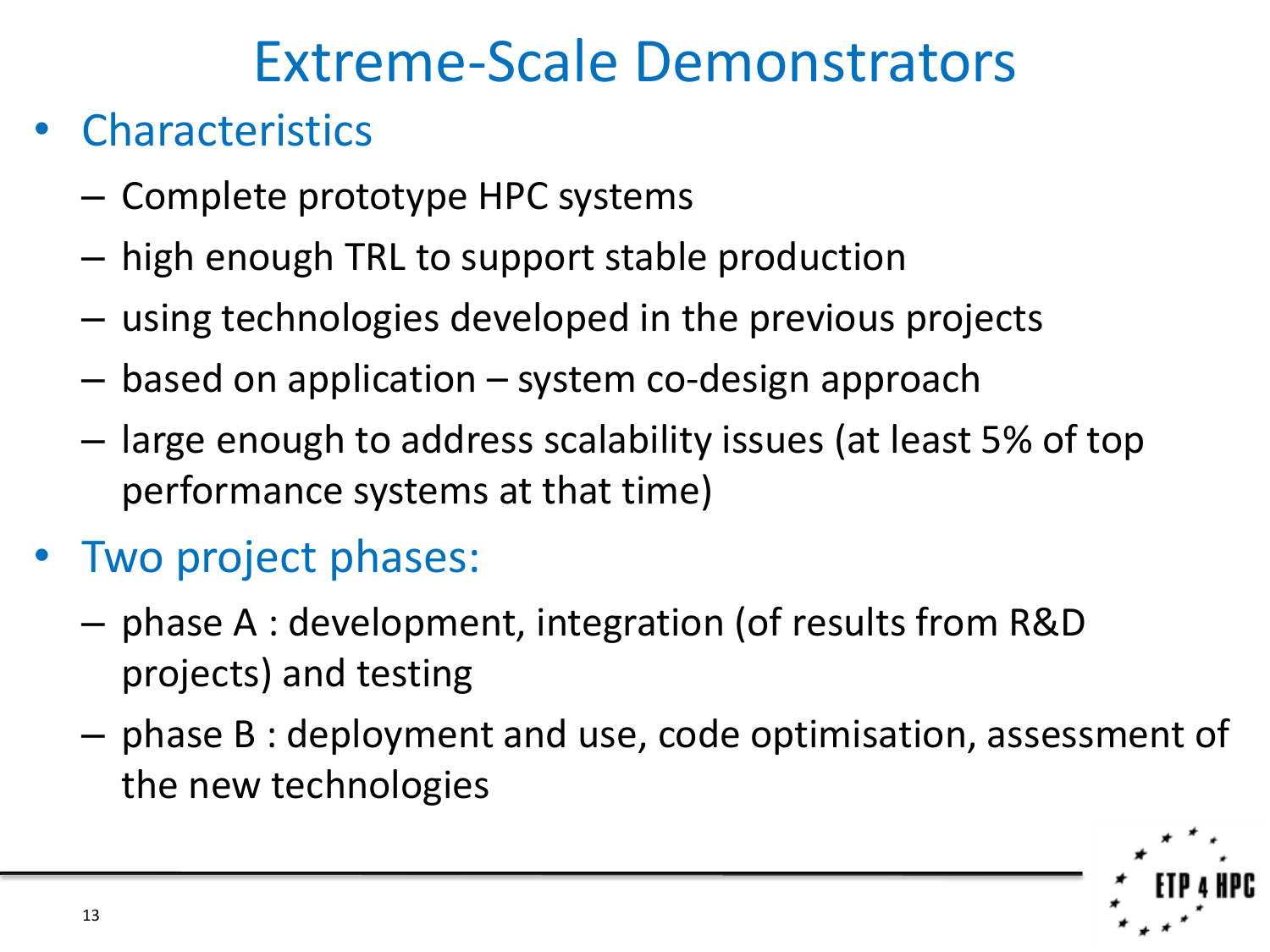### Extreme scale Demonstrators call-integration-deployment schedule

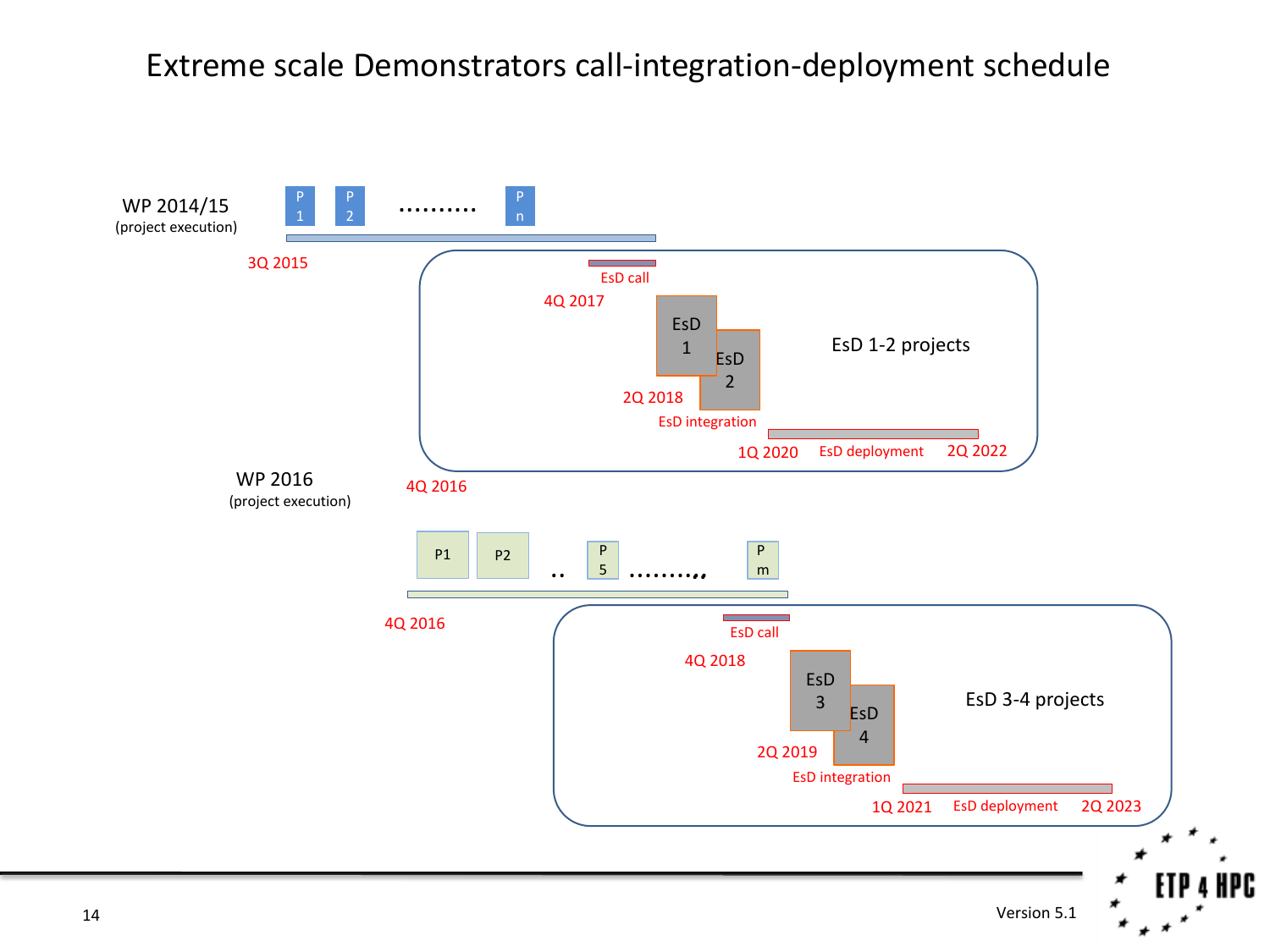

## THE EUROPEAN TECHNOLOGY PLATFORM FOR HIGH PERFORMANCE COMPUTING

**www.etp4hpc.eu**

# SRA – next actions

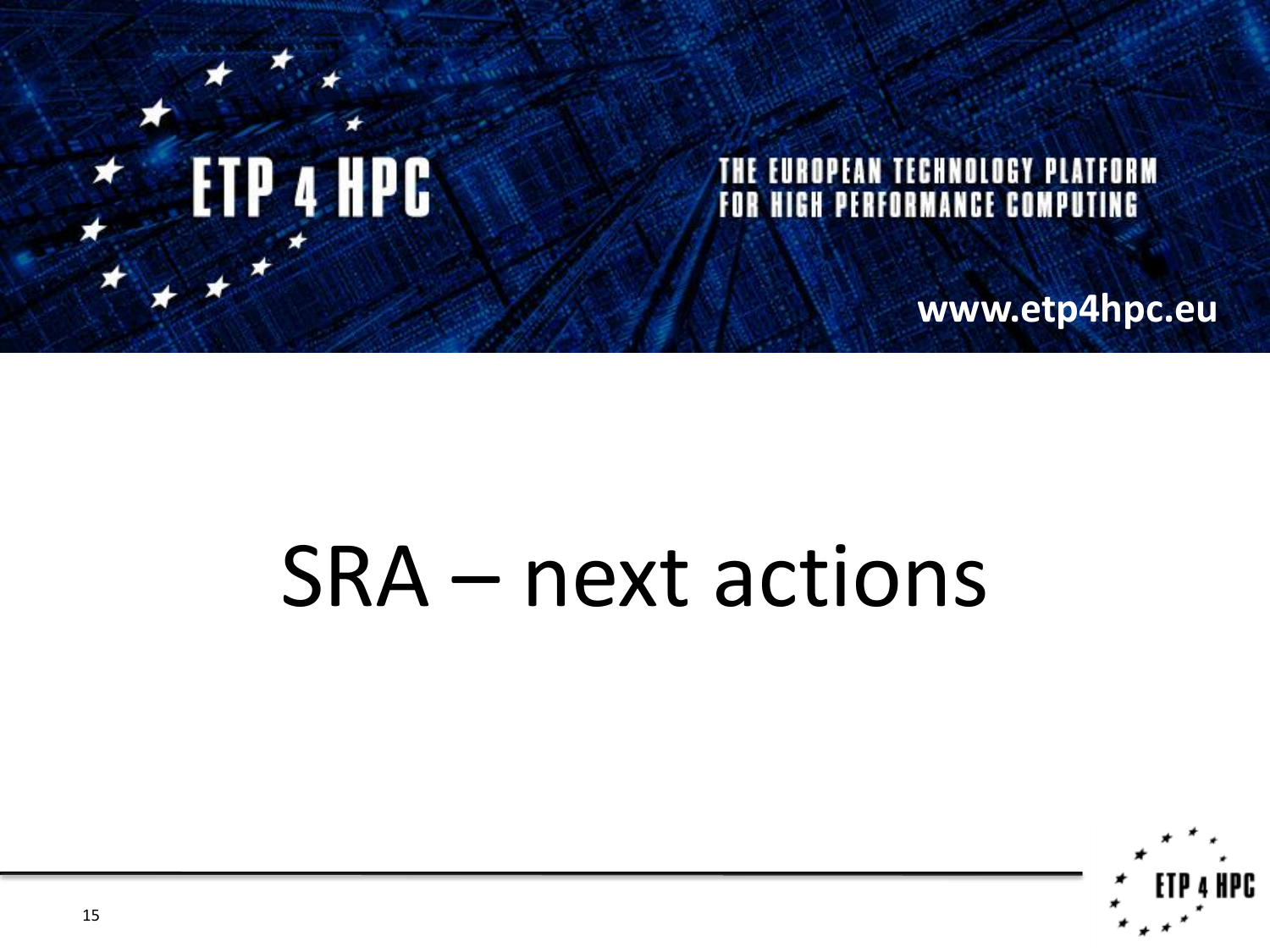## Google « Public Call for comments on SRA "



We will welcome your comments on the current SRA

<http://www.etp4hpc.eu/strategic-research-agenda/>

#### Strategic Research Agenda | ETP4HPC www.etp4hpc.eu/strategic-research-agenda/

6 days ago - Public Call for Comments on ETP4HPC Strategic Research Agenda. Our organisation would like to receive feedback on this document from the ...

### Public Call for Comments for ETP4HPC Strategic Research ...

https://www.surveymonkey.com/.../ETP4HPC-SRA2-PUBLIC-CALL4C... ▼ The updated Strategic Research Agenda (SRA) of ETP4HPC is now available at the following location: http://www.etp4hpc.eu/strategic-research-agenda/

### Public Call for Comments on ETP4HPC Strategic Research ... primeurmagazine.com/flash/AE-PF-12-15-16.html ▼

2 days ago - Public Call for Comments on ETP4HPC Strategic Research Agenda for exascale supercomputing in Europe December 2015. 13 Dec 2015...

#### Primeurflash 20151213 - Primeur Magazine primeurmagazine.com/contentsflash20151213.html ▼

2 days ago - Public Call for Comments on ETP4HPC Strategic Research Agenda for ... Agenda on November 24th 2015, the ETP4HPC organisation would ...

### ETP4HPC, EXDCI and SESAME Net - new HPC initiatives in ...

e-irg.eu/.../etp4hpc-exdci-and-sesame-net-new-hpc-initiatives-in-europe-... ▼ Apr 9, 2015 - The HPC Centres of Excellence Call amounts to 14 million euro. ... will require an investment of 15 million euro; the Public Procurement of innovative HPC systems has been estimated at 26 million; .... 698 Views, 0 Comments. You visited this page on 12/2/15.

#### Catherine Gleeson | LinkedIn https://www.linkedin.com/in/catherine-gleeson-151229b7

Amsterdam Area, Netherlands - ETP4HPC - European Technology Platform for HPC -ETP4HPC

Catherine Gleeson. ETP4HPC - European Technology Platform for HPC ... Public Call for Comments on ETP4HPC Strategic Research Agenda. December 11 ...

### einfrastructures (@einfraEU) | Twitter

#### https://twitter.com/einfraeu

"Public Call for Comments on ETP4HPC Strategic Research Agenda" by @Etp4H on .. New #H2020 #einfrastructures call for support to policy and international ...

Images for etp4hpc public call for comments

**Report images** 

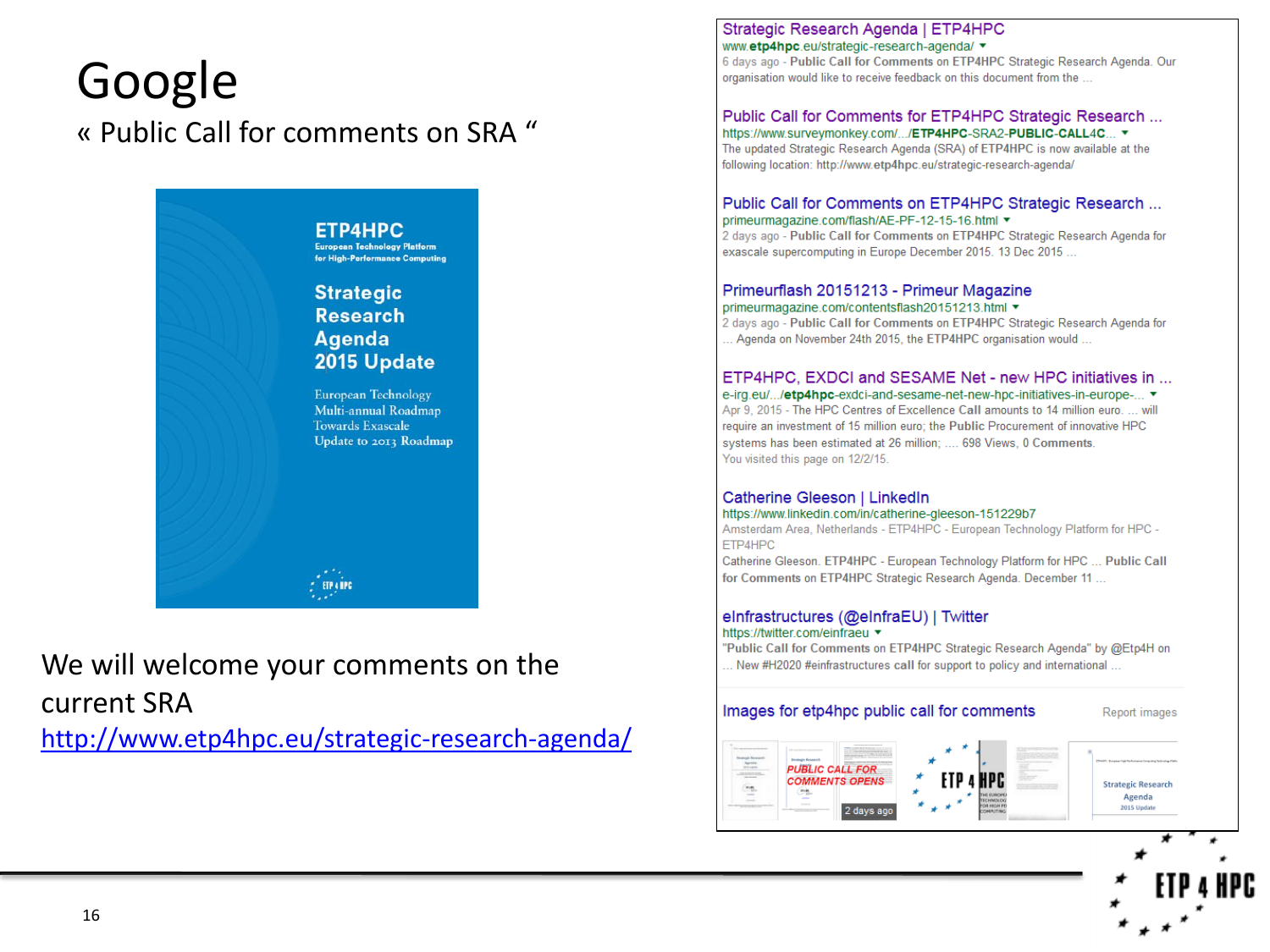# Next SRA-related events in 1H2016

- HPC summit Extreme scale Demonstrator workshop May 12th
	- focussed on the EsD definition (engage potential players, further implementation details)
	- at this event the three pillars for the EsD mission ( CoE, HPC centres and the FETHPC1 project speakers ) are invited . More than 80 registered participants!
	- Participation in BDEC conference June 16 & 17
- ISC16 June 23rd
	- Scope: Feedback session on SRA directions, content and value to shape the next update (Invited are: End-users, ISVs and International HPC experts)
	- 2<sup>nd</sup> EsD workshop (follow-on to May 12<sup>th</sup> workshop)
- Level set with HPC application experts (EXDCI WP3) September 21 & 22
- Technical workshop with Big Data Value Association (BDVA) June/July

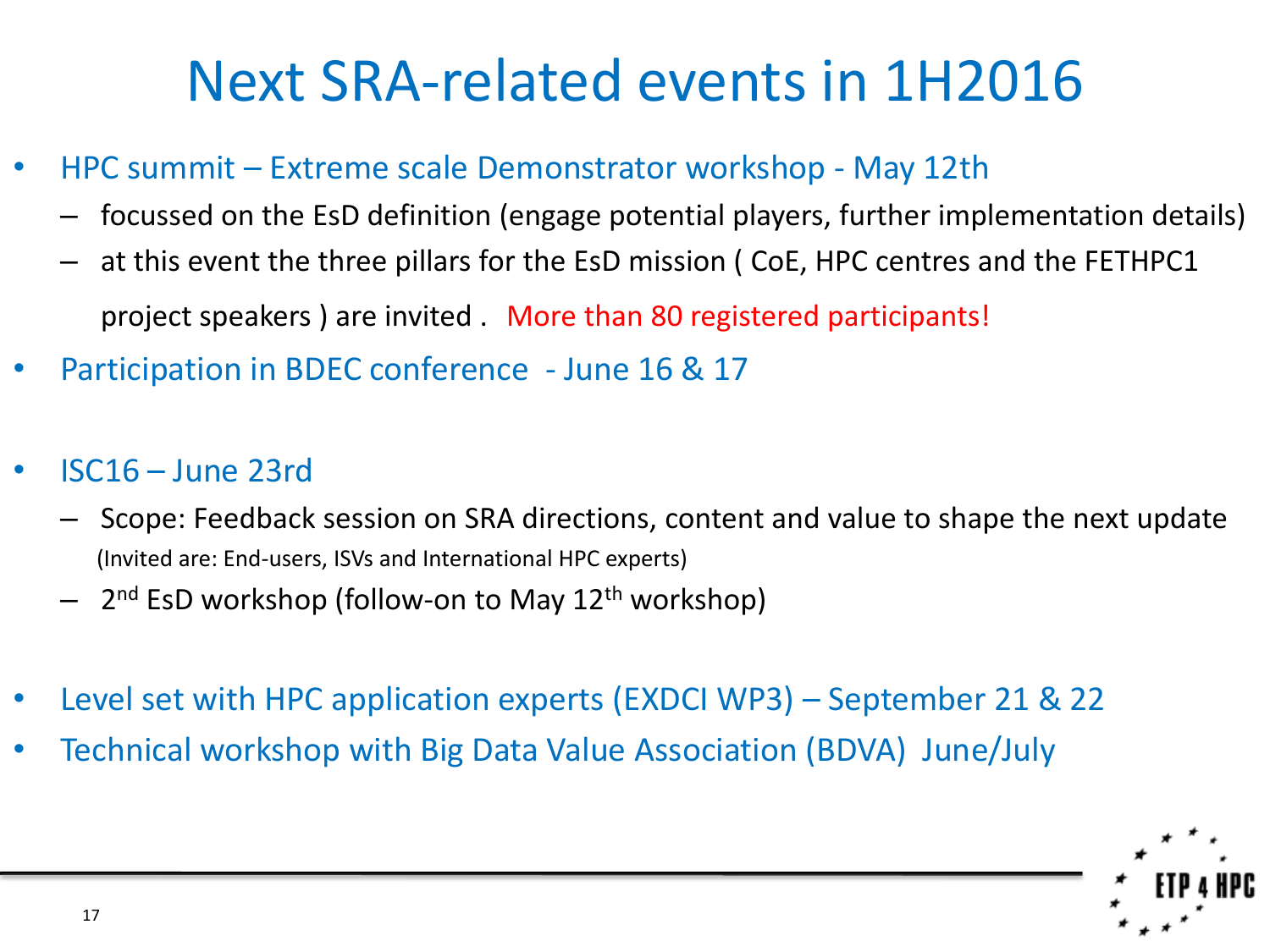

## **EUROPEAN TECHNOLOGY PLATFORM FOR HIGH PERFORMANCE COMPUTING**

**www.etp4hpc.eu**

# Workprogramme 2018-2020, European Cloud Initiative

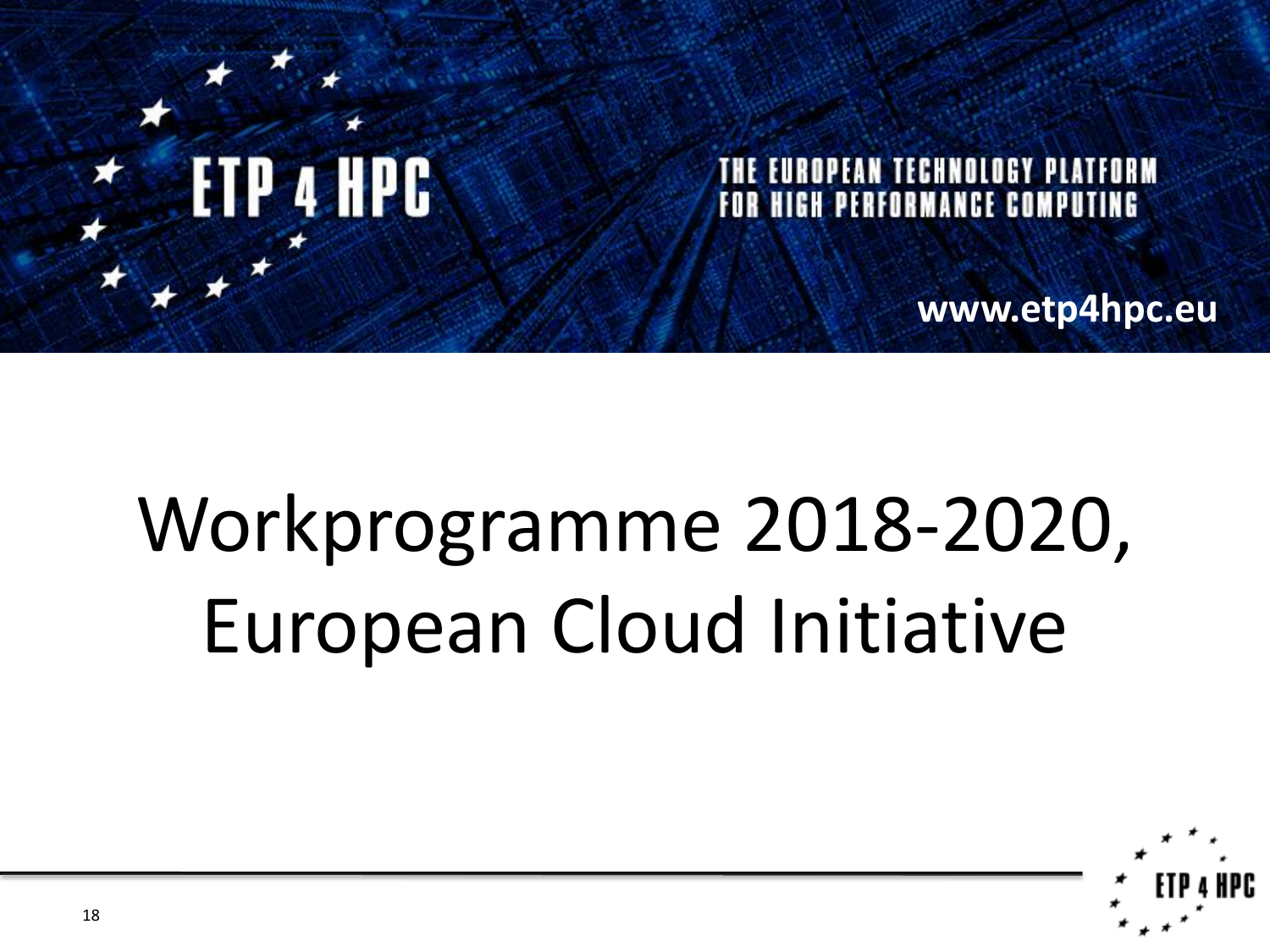## Workprogramme 2018 – 2020 discussion - topics

## From "ETP4HPC – Recommendations for Work Programme 2018-2019-2020":

- European Exascale: timing mismatch between expectations and investment so far
- ETP4HPC recommendation based on:
	- Diversity of System Architectures
	- Top priority: European system architectural leadership: Grow basic "know-how" and expertise
	- SME and start-ups require support for entry and participation in larger H2020 research projects
- Workprogramme elements:
	- Research in HPC Technology
	- Extreme-scale Demonstrators
	- Centres of Excellence for Computing Applications (CoEs)
	- Continuation and extension of support actions

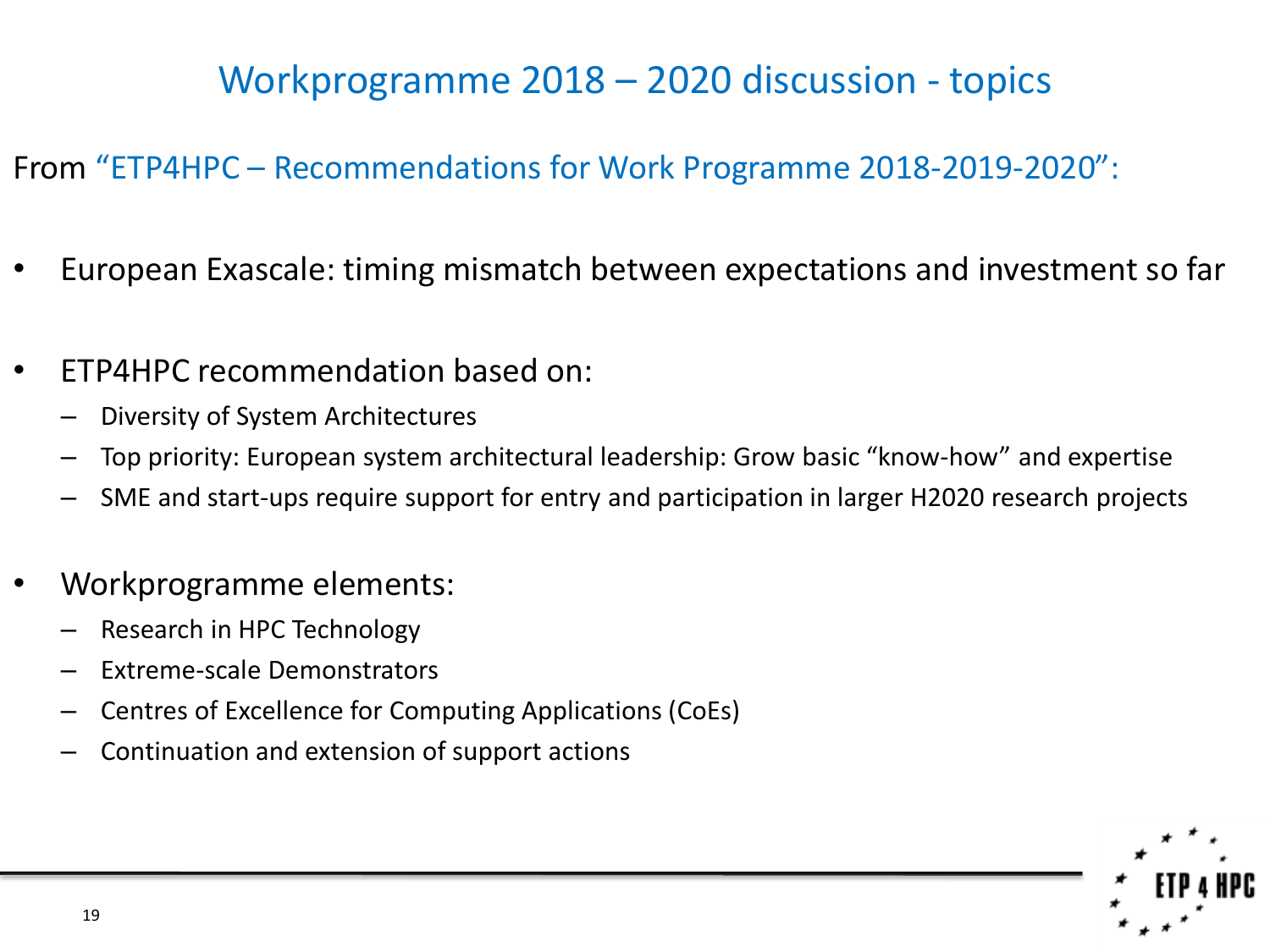## Workprogramme 2018-2020 budget recommendations

| Workprogramme 2018 - 2020: budget recommendations                                   |                                          |  |  |  |  |  |  |  |  |
|-------------------------------------------------------------------------------------|------------------------------------------|--|--|--|--|--|--|--|--|
| Area                                                                                | Suggested funding volume (m $\epsilon$ ) |  |  |  |  |  |  |  |  |
| <b>Technology</b>                                                                   | 170 - 270                                |  |  |  |  |  |  |  |  |
| Focussed projects high TRL                                                          | 130-180                                  |  |  |  |  |  |  |  |  |
| Focussed projects low TRL                                                           | $40 - 90$                                |  |  |  |  |  |  |  |  |
| <b>Extreme scale Demonstrators</b>                                                  | $100 - 200$                              |  |  |  |  |  |  |  |  |
| Two asap, two incl. WP16 results                                                    |                                          |  |  |  |  |  |  |  |  |
| <b>Centres of Excellence</b>                                                        | 70                                       |  |  |  |  |  |  |  |  |
| Existing (after merge)                                                              | 45                                       |  |  |  |  |  |  |  |  |
| <b>New</b>                                                                          | 25                                       |  |  |  |  |  |  |  |  |
| <b>Support actions</b>                                                              | 8                                        |  |  |  |  |  |  |  |  |
| HPC eco system development incl. Joint<br>actions with Big Data and Cloud Computing | 6                                        |  |  |  |  |  |  |  |  |
| International cooperation                                                           | $\overline{2}$                           |  |  |  |  |  |  |  |  |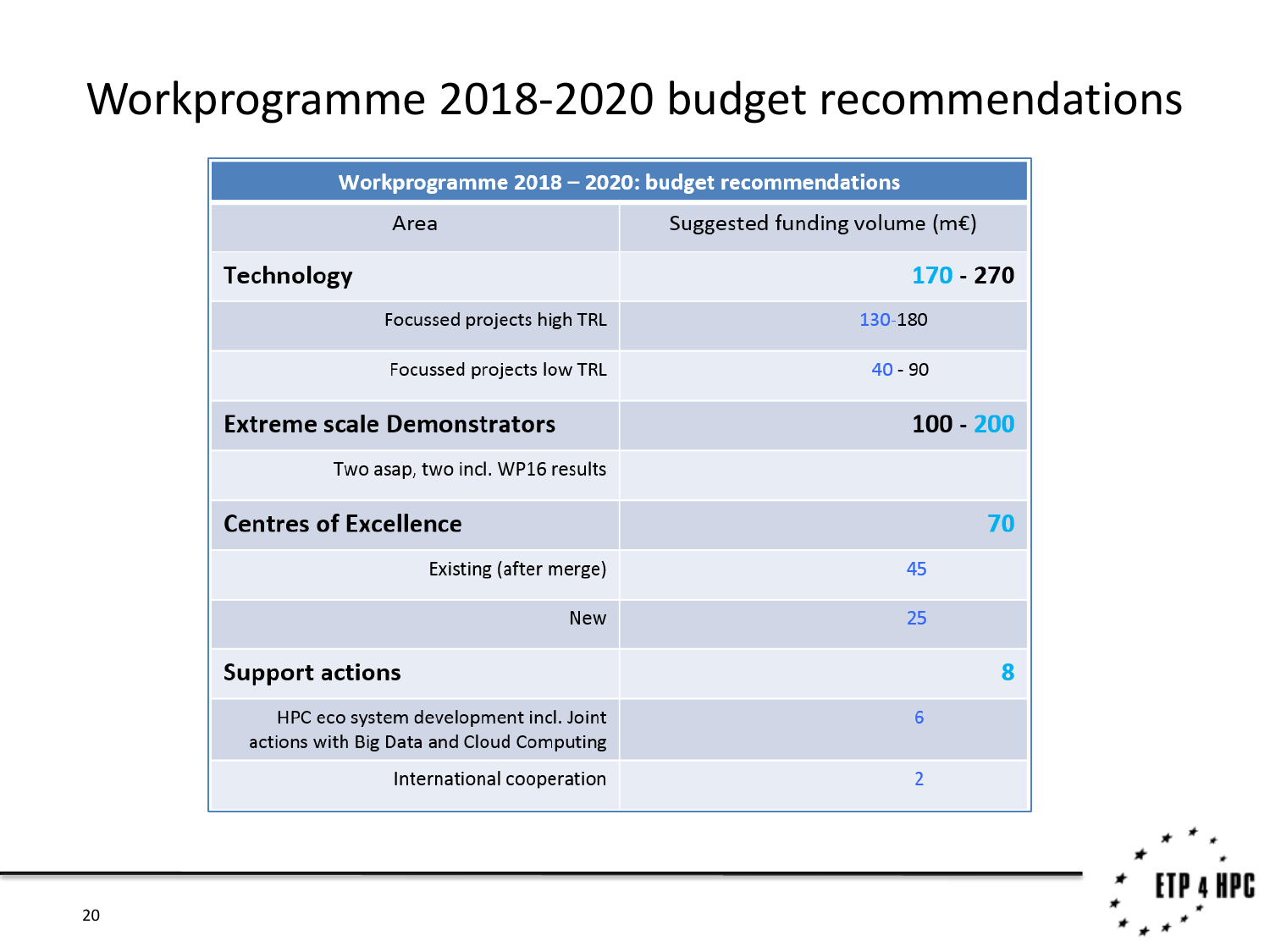## "European Cloud Initiative" discussion - topics

- From *"European Cloud Initiative - Building a competitive data and knowledge economy in Europe"*
- "……*realising exascale supercomputers around 2022, based on EU technology, which would rank in the first 3 places of the world (p8)*
- foster an HPC ecosystem capable of developing new European technology such as **low power** *HPC chips (p9)*
- *The Commission and participating Member States should develop and deploy a large scale European HPC, data and network infrastructure, including (p10):* 
	- *the acquisition of two co-designed, prototype exascale supercomputers and two operational systems which will rank in the top three of the world – as of 2018*
	- *the establishment of a European Big Data centre – as of 2016*

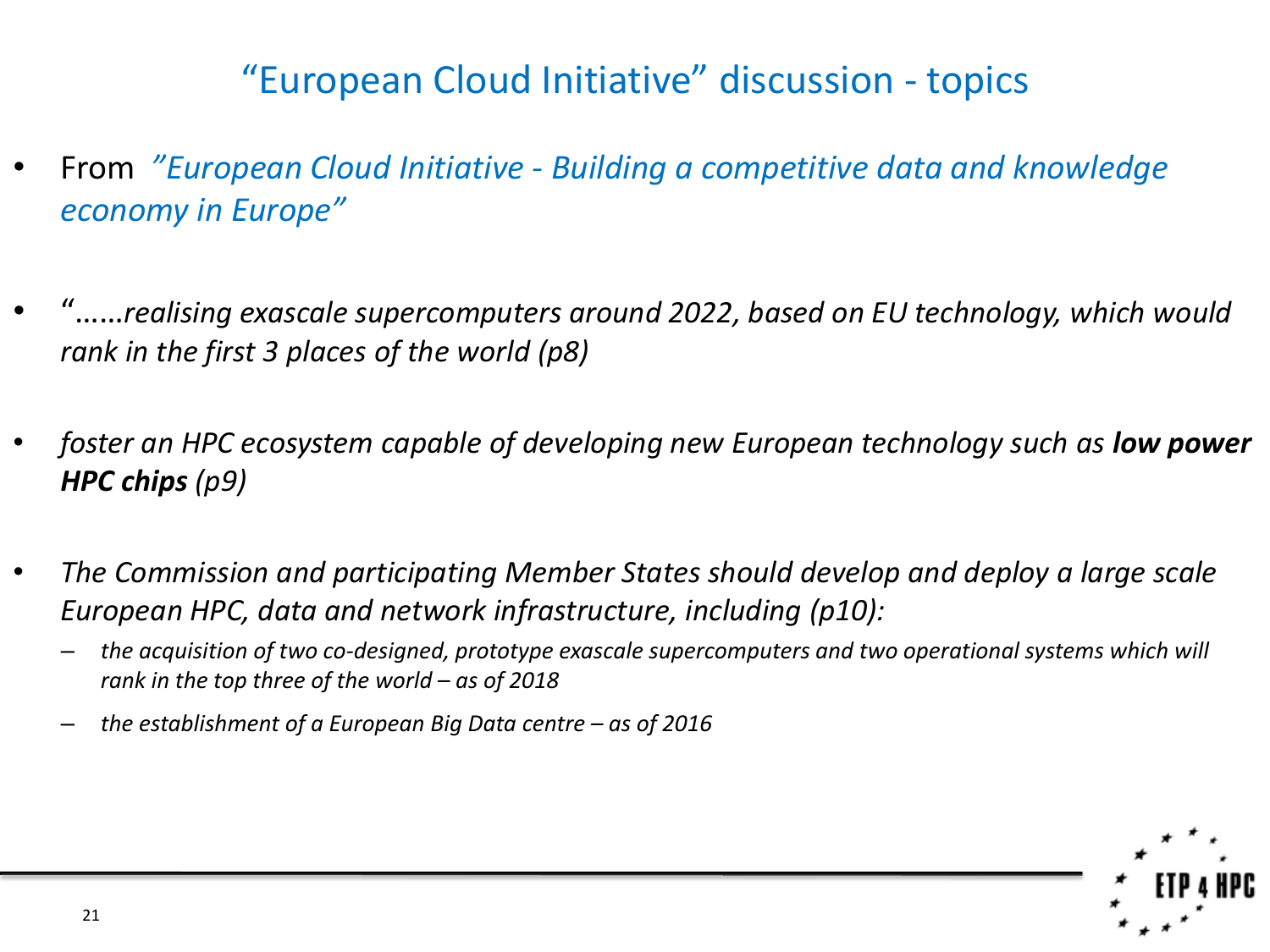# Potential paths to commercial systems

|                                         | 1H2016 | 2H2016 | 1H2017 | 2H2017 | 1H2018 2H2018 1H2019 | 2H2019 | 1H2020 | 2H2020 | 1H2021 | 2H2021 | 1H2022 | 2H2022 |
|-----------------------------------------|--------|--------|--------|--------|----------------------|--------|--------|--------|--------|--------|--------|--------|
|                                         |        |        |        |        |                      |        |        |        |        |        |        |        |
| R&D EC funded projects                  |        |        |        |        |                      |        |        |        |        |        |        |        |
|                                         |        |        |        |        |                      |        |        |        |        |        |        |        |
| WP 2014 FET HPC 1                       |        |        |        |        |                      |        |        |        |        |        |        |        |
|                                         |        |        |        |        |                      |        |        |        |        |        |        |        |
| WP 2016 FET HPC 1                       |        |        |        |        |                      |        |        |        |        |        |        |        |
| WP 2017 FET HPC 2                       |        |        |        |        |                      |        |        |        |        |        |        |        |
|                                         |        |        |        |        |                      |        |        |        |        |        |        |        |
| <b>WP2018 ESD</b>                       |        |        |        |        |                      |        |        |        |        |        |        |        |
| WP2019-2020 ESD                         |        |        |        |        |                      |        |        |        |        |        |        |        |
| WP2018 integration project              |        |        |        |        |                      |        |        |        |        |        |        |        |
| WP2019-2020 additional low RTL research |        |        |        |        |                      |        |        |        |        |        |        |        |
|                                         |        |        |        |        |                      |        |        |        |        |        |        |        |
|                                         |        |        |        |        |                      |        |        |        |        |        |        |        |
| HPC system acquisition mentioned in     |        |        |        |        |                      |        |        |        |        |        |        |        |
| <b>EC</b> communication                 |        |        |        |        |                      |        |        |        |        |        |        |        |
|                                         |        |        |        |        |                      |        |        |        |        |        |        |        |